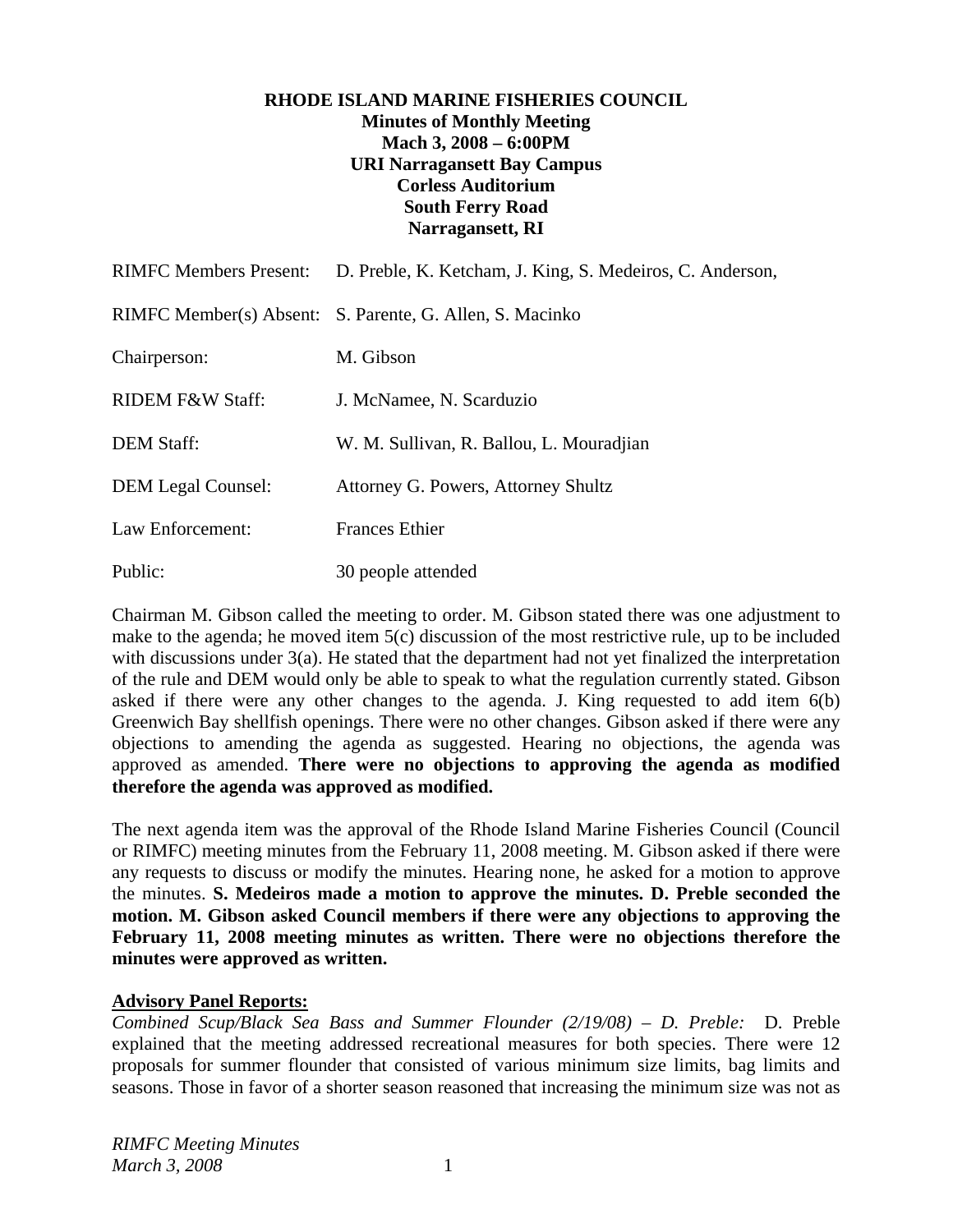effective in meeting reduction targets. Three options were decided upon; option 8, option 12 and a modification of option 8. Option 12 was the preferred option approved by the AP.

D. Preble explained that the recreational scup fishery was managed regionally which included the states of Massachusetts, Rhode Island, Connecticut, and New York. Everything had been predetermined so the question was for the party/charter segment and they opted for a 11-inch minimum size and a 10 fish bag limit for 81 consecutive days beginning on July 27 through August 31, 2008, then from September 5 through October 15, 2008 a 45 fish bag limit.

Gibson asked if there were any questions from Council members. There were none. He stated that these issues would be heard at the next public hearing set for the end of March then back to the Council for recommendations to the director at the April Council meeting.

# **New Business:**

*Council recommendations on February 26, 2008 Public Hearing – J. McNamee*: In a power point presentation to Council members, J. McNamee summarized the public hearing items:

1) *Proposed amendments to the commercial tautog quota management plan:*

**K. Ketcham made a motion to recommend to the Director to adopt the regulatory language as proposed. J. King seconded the motion. Gibson called a vote on the motion to recommend to the Director to adopt the regulatory language as proposed. The Council approved the motion unanimously.**

There were no comments from the Council and no comments from the audience.

# 2) *Proposed amendments to the recreational tautog management plan:*

**S. Medeiros made a motion to recommend to the Director to adopt the recommended regulatory language as proposed by the advisory panel. D. Preble seconded the motion. C. Anderson offered a friendly amendment to clarify the intent, from July 1 through the Friday before the third Saturday in October. Gibson called a vote on the amended motion The motion as amended passed unanimously.** 

There were no comments from the Council and no comments from the audience.

# 3) *Proposed amendments to the commercial scup quota management plan:*

# **K. Ketcham made a motion to recommend to the Director both Option 2 and Option 3 with adjustments to the poundage. He recommended for option 2 – alternate possession limit: 500 lbs/day, 50 lbs/day, and 50 lbs/day, and for option 3 – the aggregate program: 2,500 lbs/week, 250 lbs/week, and 250 lbs/week. J. King seconded the motion.**

J. McNamee spoke for the record about some of the challenges the Division would have in implementing a summer scup aggregate program. He stated that from an administrative standpoint it would be different from the fluke aggregate program because that program had a fixed number of participants due to the qualifier of possessing a fluke exemption certificate. There was a smaller number and more manageable number of boats, who only participated in the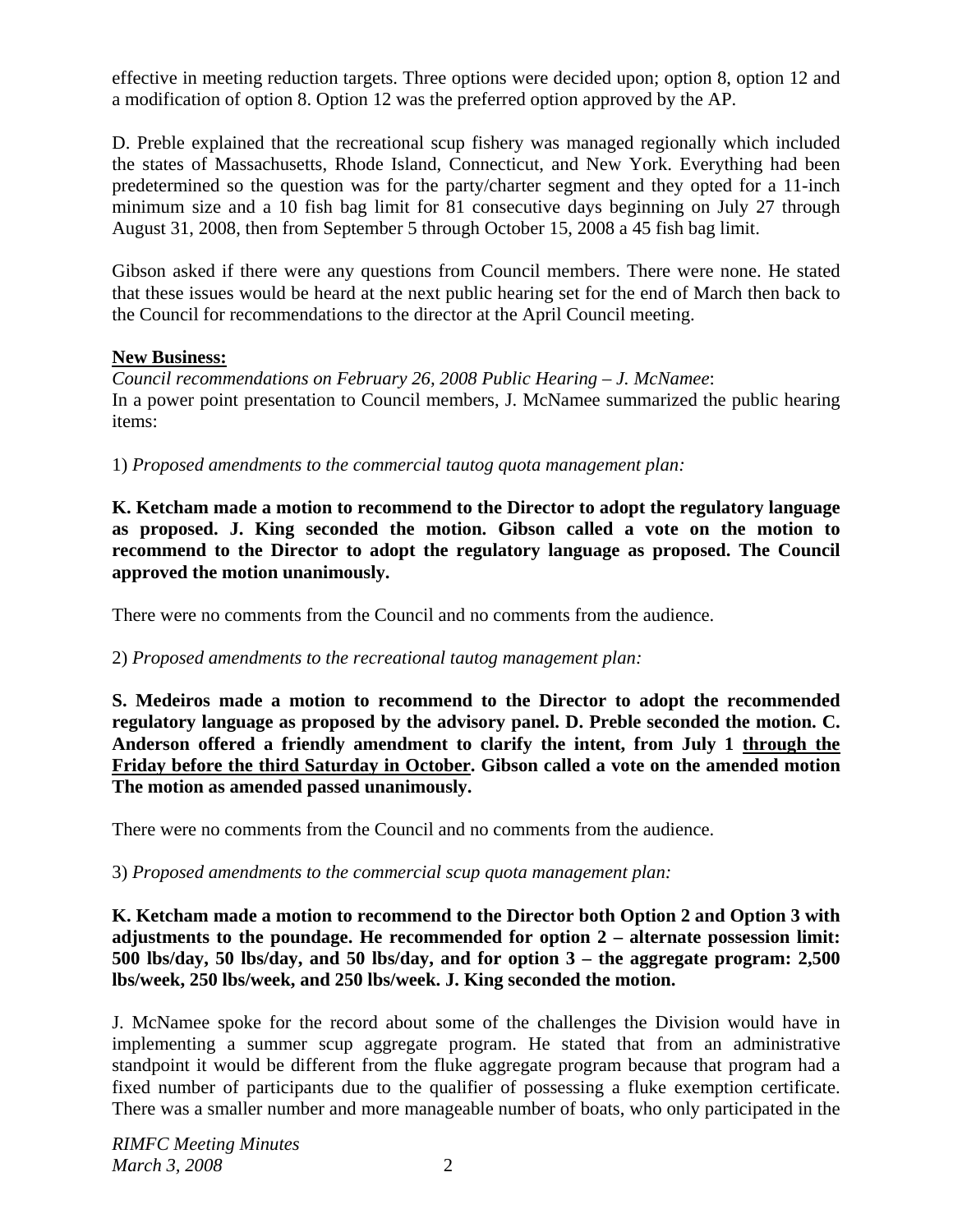winter. There was not a huge influx of effort like there would be in a summer aggregate program. There are no exemption programs that would keep the number of participants at a lower level and no cost to participate, therefore there would be lines out the door of people signing up for this program whether they indented to use the permit or not. McNamee suggested that if everyone was going to be allowed to be in an aggregate program then there was no need to have them apply for a specific permit. He stated that he was concerned about the division's ability to manage the number of people coming in for permits for the scup aggregate program this summer.

N. Scarduzio added that not only the Division of Fish and Wildlife would have a difficult time in managing the number of applications in a timely manner but it would also affect the Division of Law Enforcement who had to conduct background checks on each owner and each operator listed on the application. This was a time consuming task and would involved a number of law enforcement staff.

K. Ketcham stated that the aggregate program option would allow people to run their business more like a business and help to consolidate some of there expenses.

S. Medeiros asked if by participating in the aggregate program was to the advantage of the fishermen, and it would be easier, why not make it available to everyone who fishes commercially for scup to operate on an aggregate program. Instead of having two different programs, why not have an aggregate program open to everyone.

D. Preble commented that he felt the Council was to rate the merit of the proposal and how it related to the fishery and it was not the Council's responsibility to worry about administrative burdens.

C. Anderson stated that he felt the Council should be aware of the administrative burdens as well as the impacts on the fishery because the Council needs to be concerned about how these programs are implemented. Anderson was in agreement with S. Medeiros he stated that if it were an administrative burden then he would want to consider placing everyone in to an aggregate program.

Gibson commented for clarification that if everyone were in an aggregate program that would eliminate the need for DEM to have to issue permits, but virtually every fisherman would still have to be tracked for his cumulative landings. That information would have to be provided to the Division of Law Enforcement in real-time in order for them to assess compliance with weekly limits.

There were some comments and questions asked by audience members to clarify the intent of the aggregate program.

**Gibson called a vote on the motion to recommend to the Director to adopt both Option 2 and Option 3 with adjustments to the poundage as proposed. The Council approved the motion unanimously.**

4) *Proposed amendments to the commercial striped bass quota management plan:*

**C. Anderson made a motion to recommend to the Director to adopt the proposed amendments as proposed. S. Medeiros seconded the motion. Gibson called a vote on the**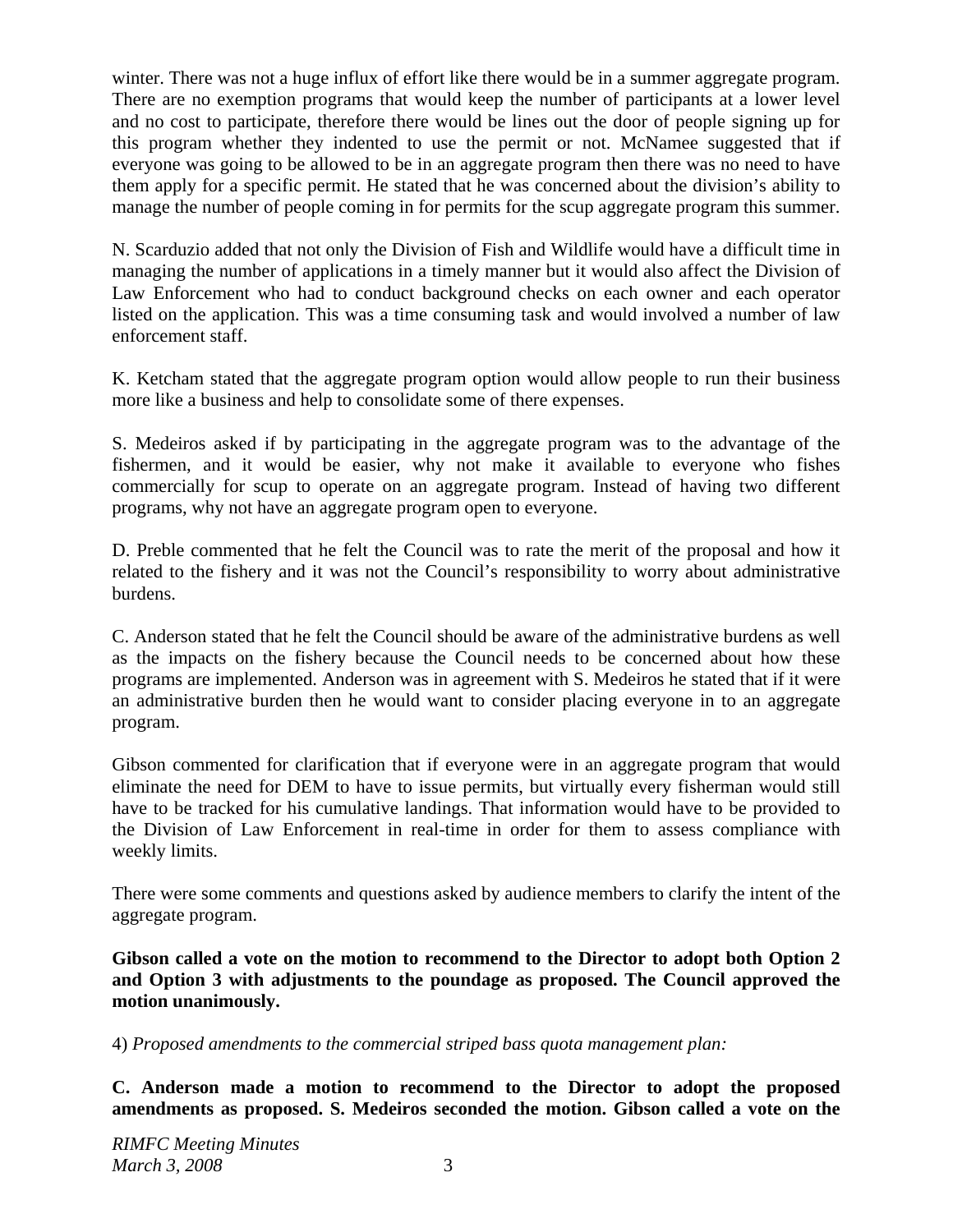# **motion to recommend to the Director to adopt the amendments as proposed. The Council approved the motion unanimously.**

There were no comments from the Council and no comments from the audience.

5) *Proposed amendments to the RI menhaden regulations:*

# **S. Medeiros made a motion to recommend to the Director to adopt the menhaden advisory panel recommended option. J. King seconded the motion.**

There were no comments from the Council.

F. Ethier commented that the gear restriction would be difficult for Law Enforcement staff to enforce in the field.

J. McNamee explained that Massachusetts had the same rule but he was uncertain how they enforce the rule. He commented that Massachusetts requests net dimensions.

T. Sutton suggested fishermen make set markings on nets to assist enforcement of the regulation.

There was discussion between the audience and Council members about various methods to mark nets for enforcement purposes.

## **K. Ketcham made a friendly amendment to the motion that nets be marked every 50 fathoms with a different colored buoys on the head rope. S. Medeiros excepted the friendly amendment.**

G. Souza stated that there was no need to mark the head rope with buoys. He explained that each menhaden seine net had a set of rings that were spaced equally apart along the length of the net. All someone would have to do is measure the distance between the first set of rings then just count the snap rings or drop lines and multiple to get the distance or length of the net. He indicated it was very easy to determine. He stated that was how Massachusetts enforced the rule.

#### **K. Ketcham withdrew his friendly amendment.**

**Gibson called a vote on the motion to recommend to the Director to adopt the menhaden advisory panel recommended option**. **The Council approved the motion unanimously.**

#### 6) *Proposed amendments to the RI monkfish regulations:*

D. Preble reviewed the history of the monkfish fishery. He stated that the limit for incidental bycatch trip limit for all federal waters throughout the range of the fish remains at 50 pounds tail weight, and 166 pounds whole weight. He explained with that incidental catch limit no one was complaining about it not being enough because the federal boats recognized that the fishery is in trouble. Preble explained since the groundfish AP meeting took this issue under advisement the situation with the monkfish fishery has changed radically. He stated that people have abandoned most of the proposals. D. Preble indicated that option 1 was the best option however, the wording needed to be changed to mirror the federal incidental by-catch.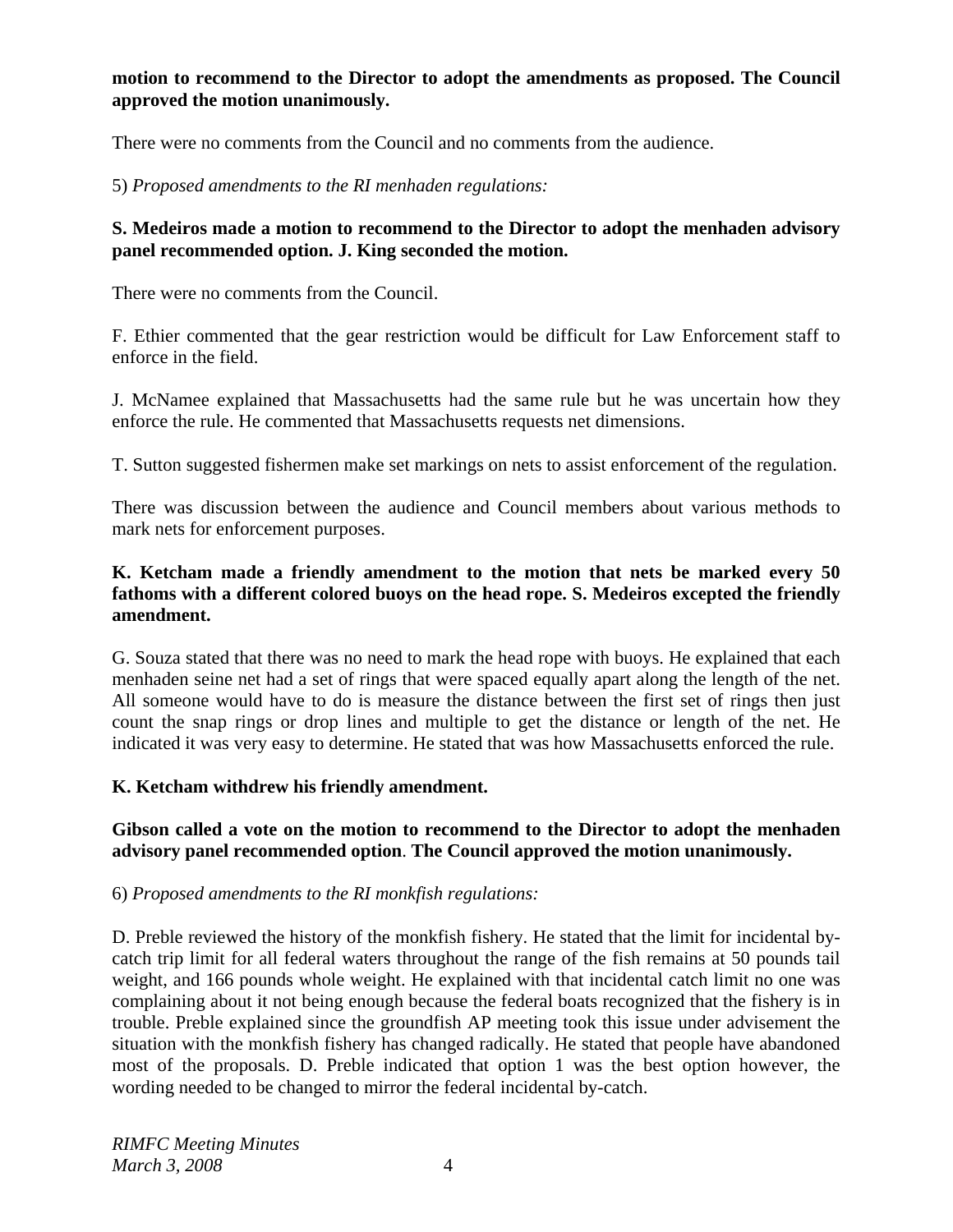## **D. Preble made a motion to recommend to the Director to adopt option 1 – status quo and include wording - to mirror any changes in the federal incidental by-catch. K. Ketcham seconded the motion.**

D. Preble also asked if it would be possible for the Division to analyze the effects of option 2.

G. Duckworth commented that our neighboring states like MA and NY are not at 50 pounds. He also mentioned some changes the federal government would be implementing for 2008.

R. Fuka disagreed with D. Preble's interpretation of threshold values. He stated over-fishing was no longer occurring as stated in framework 4. He commented that he could not find any information about days being reduced or over-fishing occurring. R. Fuka was in favor of option 4.

G. Carvalho commented that the Council should be addressing the monkfish fishery with in state waters not federal waters. He stated the Council was not a federal body but a state body and it was set up to protect state waters and the people fishing in the state. He felt we should be maximizing the exploitation of fish caught in state waters. He encouraged the need to continue to establish state landings.

P. Duckworth was in favor of option 3, which stated a 200-pound tail weight. He stated that 50 pounds was not enough to make it worth while.

T. Sutton was in favor of option1 – status quo and proceeding with a study of option 2.

T. Mulvey was in favor of option 3 until option 2 was figured out. He stated that the 50 pounds in option 1 was not enough, it would keep him out of business.

C. Brown asked for clarification of option 2 by the maker. T. Mulvey explained the details of option 2.

T. Platz asked to address a couple of the issues that came up to clarify some of the concerns or misconceptions. He stated he understood that MA had put out a public notice to go to 50 pounds tail weight and that CT was in the process of reviewing their landings and was considering on going to 50 pounds tail weight. He commented that the difference between over fished and over fishing has already been addressed and there was a significant difference between the two terms. Platz mentioned that no one had spoken about discards or had complained about discards and that is what tells us that the 50 pound tail weight is the correct incidental landing limit. If that limit were to low, you would hear about it. He was supporting option 1 with a long look at option 2.

G. Hall was supportive of T. Platz's comments and option 1, with having option 2 studied down the road.

There was discussion between Council members before a vote was taken.

**M. Gibson called a vote on the motion to recommend to the Director to adopt option 1 – status quo, and include wording that would mirror any changes in the federal incidental**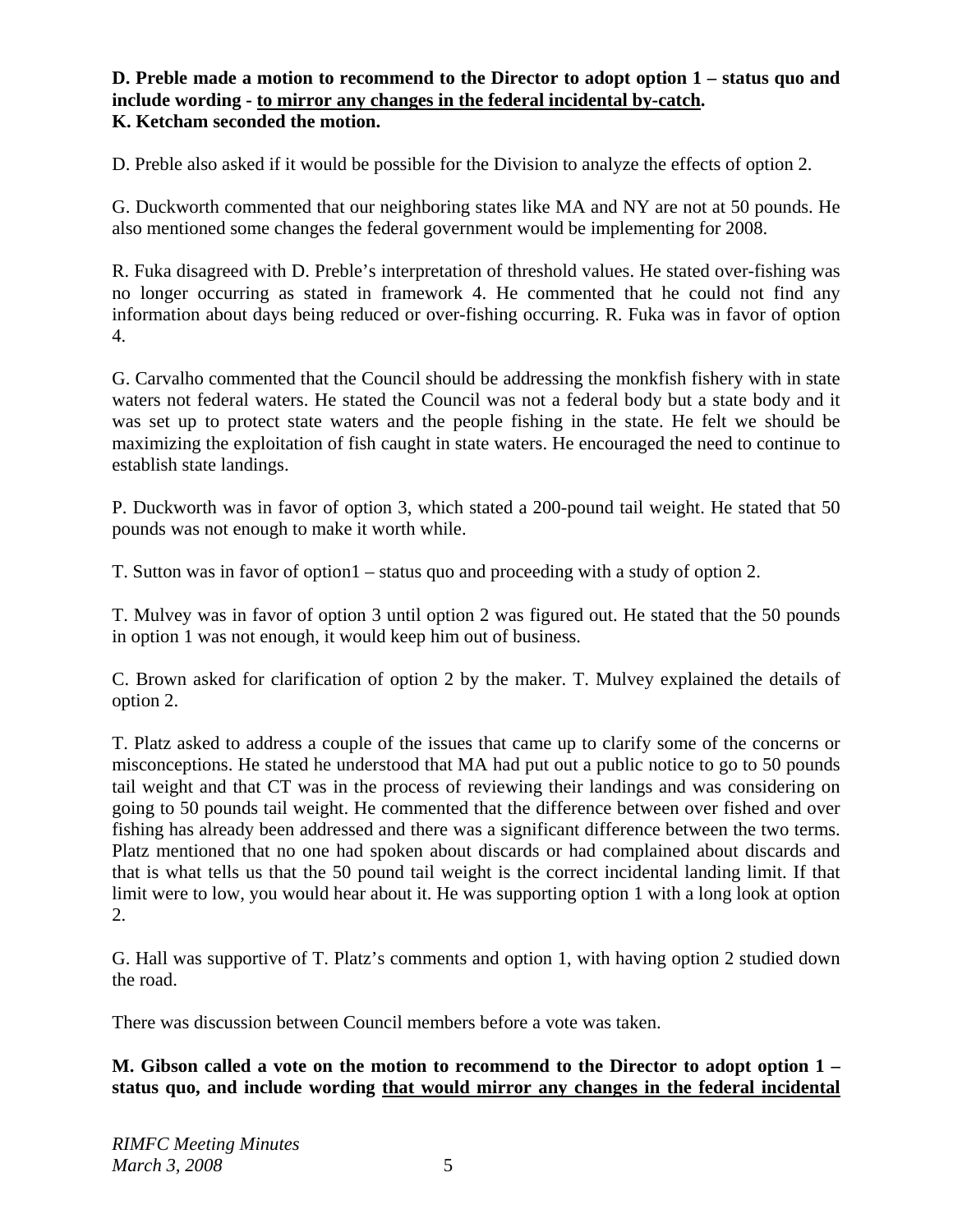## **by-catch trip limit. The Council approved the motion with one abstention. Four (4) in**  favor: (D. Preble, K. Ketcham, J. King, S. Medeiros), one (1) abstention: (C. Anderson).

## *Annual River Herring Workshop Briefing – J. McNamee:*

J. McNamee explained that the Division had committed to having an annual workshop for river herring. The Division did not have the workshop yet because the data had not been processed to the point where the Division had any aging data. The aging data would not be completed until late April or early May. McNamee asked the Council if they would prefer to wait until the Division had the full aging data available, which would be in late April or early May or sooner than that time frame. He indicated that if they held the workshop now then only abundance data would be available with out the aging data they would not have repeat spawner information or any other information such as total mortality. He also stated that he thought the Council would not be able to enact any regulation changes at this point because we were getting close to the run time, and none of the data indicated that we should enact any regulation changes.

M. Gibson stated that it would be his preference to wait until all the information was available. He asked for Council comments.

S. Medeiros agreed to wait for a formal workshop but also asked if the abundance data could be provided to the Council with out having to wait for the formal workshop, just give the abundance data.

M. Gibson stated that an update could be given at the April Council meeting. Gibson asked Council members if there were any objections to proceeding in this manner. There were no objections.

#### *Presentation on Sector Allocation – C. Brown:*

M. Gibson updated the Council explaining that DEM had already given C. Brown some feedback from the Department level relative to the first proposal that was submitted. He stated that the Department had some concerns that there may be statutory impediments that could affect the proposal.

C. Brown highlighted some of the problems of the industry emphasizing the discard issue and a need to resolve these problems. He reviewed the documents that were made available to Council members, which included a proposal for a sector allocation pilot program, a list of sector participants, and an operations plan and agreement currently used by the Georges Bank Cod Hook Sector. Brown stated that his intension was to show other fishermen how to develop a sector allocation proposal. He outlined the steps in preparing a sector. As soon as the sector contract was finalized he stated he would submit it to DEM Legal Services for review.

M. Gibson asked for Council comments or questions.

D. Preble stated that over fishing had to stop. He explained that most over fishing today related to dead discards, and he stated this had to stop. He was supportive of trying a pilot sector program and having it put in place for the next fishing year. He recommended moving it forward.

M. Gibson asked Council members if there was a consensus to continue to work through the issue internally through the department as well as encouraging C. Brown to continue to go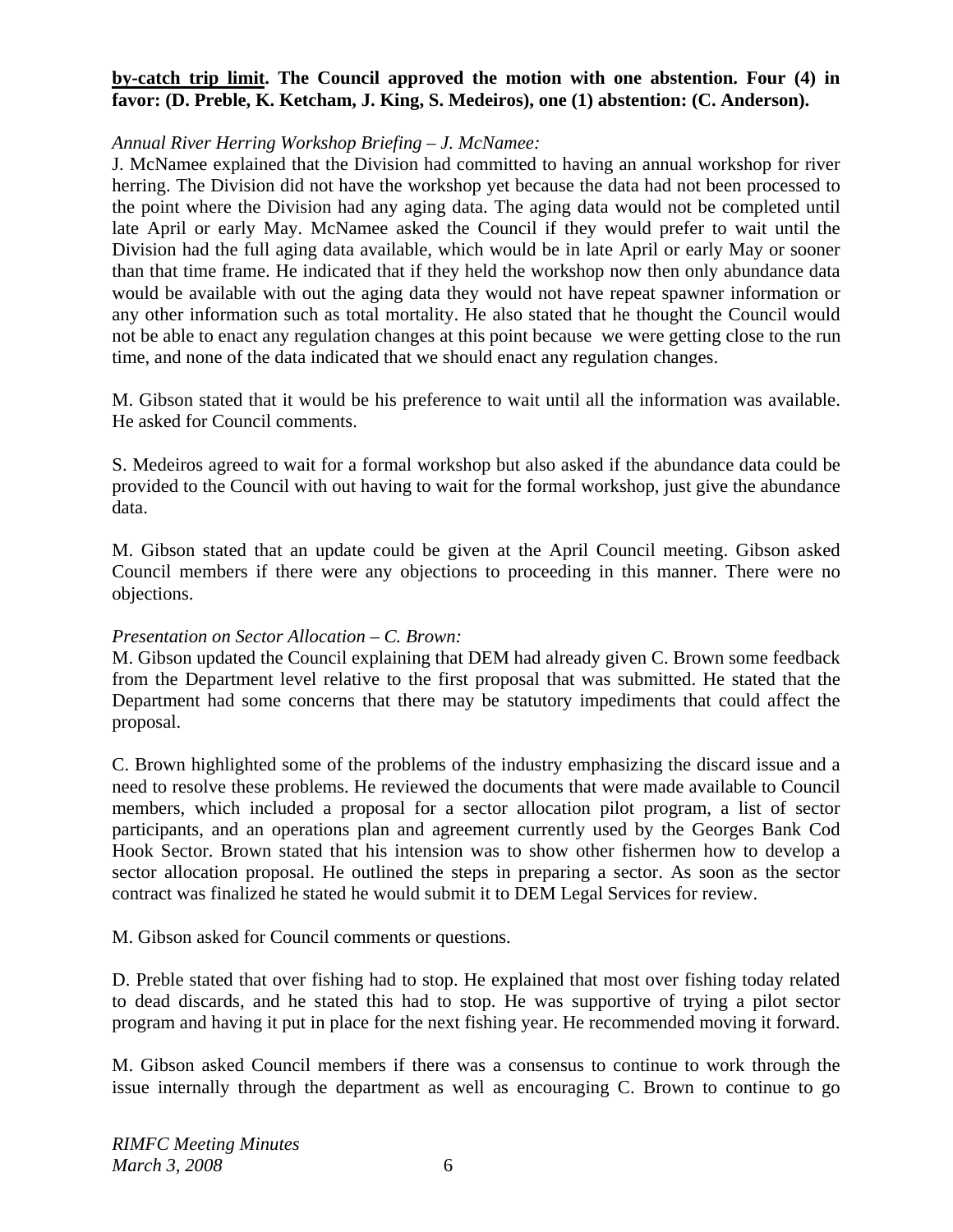forward. He stated that at some point there would have to be a public hearing and comments from the Director.

K. Ketcham stated that he would like this to move quickly so it could be in place for the 2009 fishing season. He would like to see it go forward as a priority. D. Preble agreed.

M. Gibson stated the division would look at the time table for 2009 commercial specification items and see where we were internally.

S. Medeiros asked what would be the next step to go forward.

M. Gibson indicated this topic could be a recurring agenda item so the division could report updates to the Council and C. Brown could update the Council.

Council members agreed to proceed in that manner.

## *Approval of Lobster Advisory Panel – J. King:*

J. King stated the agenda had been set and he and division staff needed to decide on a date for the meeting.

M. Gibson asked Council members if they had any objections to the agenda. There were no objections. Gibson reviewed the items on the agenda; definitions of lobster trap and other types of traps/pots., and the most restrictive rule. The agenda was approved.

## **Old Business:**

## *RI Marine Fisheries legislation – B. Ballou*:

B. Ballou stated that the marine legislative proposals had been introduced. He reviewed the two issues: 1) Strengthening enforcement of laws and regulations governing commercial marine fisheries, and 2) Strengthening monitoring/assessment of marine fisheries – observer coverage  $\&$ stock assessment reports. He explained there had been two bills pertaining to enforcement that were introduced to the House (H-7807) and Senate (S-2636). Ballou reviewed what the bills would achieve. The two bills that were introduced pertaining to monitoring and assessment are House (H-7808) and Senate (S-2623). B. Ballou gave a brief description of the contents of these bills. Hearings on the bills was expected with in the next month. Ballou outlined three ways for people to keep track of the progress of the bills: to check the general assembly website, the Division of Fish & Wildlife would email the links to the bills via the marine fisheries listserve, or people could contact B. Ballou.

#### *Director's roundtable discussions – M. Gibson:*

M. Gibson explained the DEM Director had the first meeting of the marine fisheries round table and asked Director Sullivan if he would like to share his comments on the meeting.

M. Sullivan stated there were about thirty individuals who participated with a good exchange of ideas. Participants were given a list of issues and priorities to review for possible discussion at future meetings. The group was looking to meet every other month. Sullivan stated that he heard more compliments than criticisms so he was pleased with the outcome of the meeting.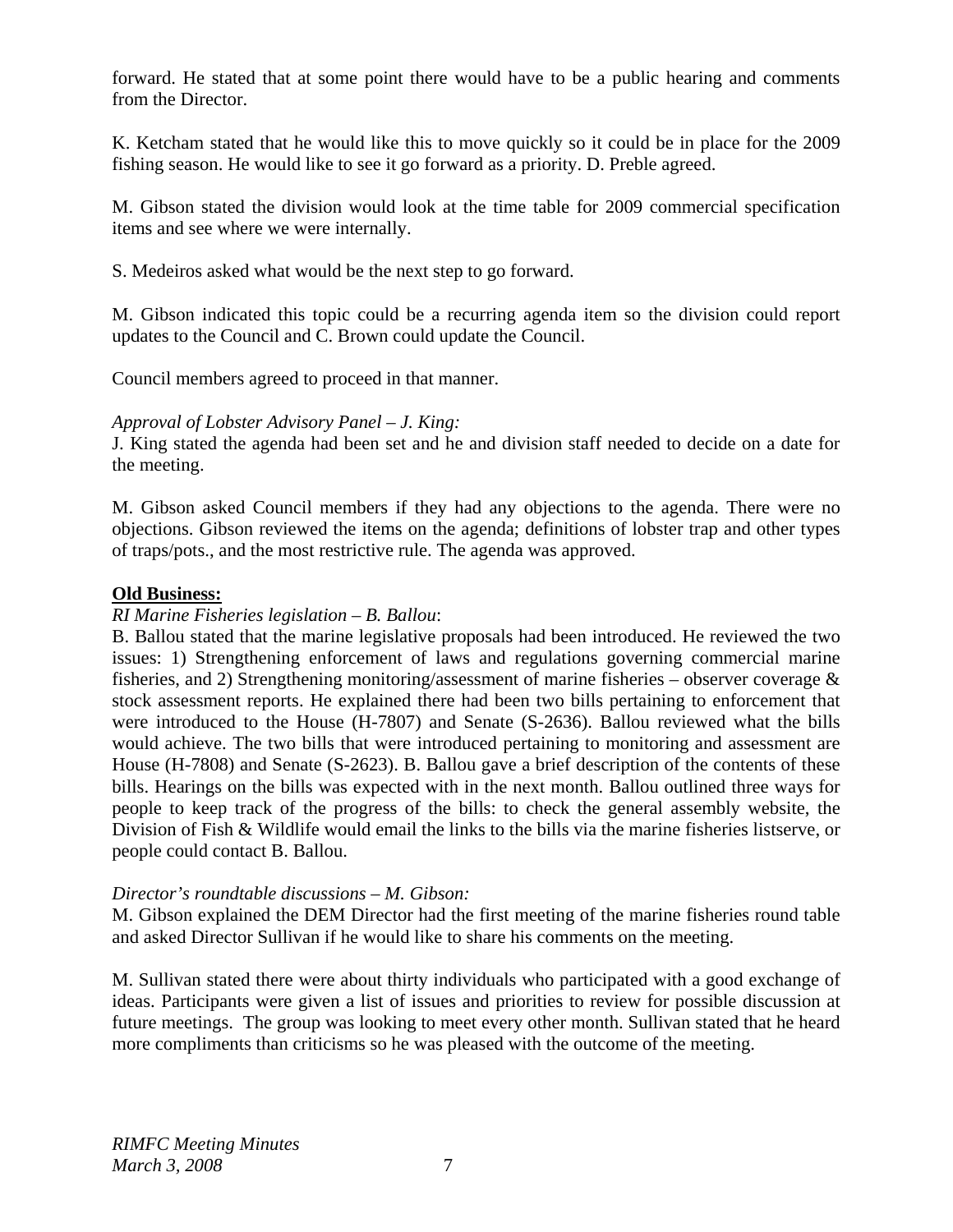# **Other Business:**

*Changes to advisory panel membership and review of vacancies – N. Scarduzio:*  There were two applications received for alternate positions on different advisory panels that needed Council approval. The first applicant was J. Macari III who applied to be the alternate for the bait & tackle position on the striped bass AP. M. Gibson asked if there were any objections from the Council to approving J. Macari III as the alternate for the bait & tackle position on the striped bass AP. There were no objections. J. Macari III was approved as the alternate for the bait & tackle position on the striped bass AP

The next application was from G. Carvalho who applied to be the alternate to R. Fuka for the gillnet-inshore (state permitted only) position on the groundfish/federally managed species AP. R. Fuka was recently appointed to this AP and was given the opportunity to come forward with a recommended alternate which was G. Carvalho.

M. Gibson asked if the Council had any comments or concerns. A point that had been raised was the Council's intension to have AP participants in the same fishery. There was some concern as to whether G. Carvalho participated in this fishery.

S. Medeiros commented that at one time people were trying to stack advisory panels with their buddies and friends in any empty slot which defeated the purpose of having each gear type represented. He stated that was not the Council's original intension.

K. Ketcham pointed out that since the slot was designated for a gillnet-inshore (state permitted only) position we should make sure they have state gillnet endorsements. He suggested that both the primary and the alternate should have these endorsements.

D. Preble stated that the assumption was that these people had those endorsements but we as the Council did not ask that question.

K. Ketcham indicated there were other applicants who applied for the primary position who were gillnetters.

M. Gibson asked if the Council would like to hold off on action until staff could determine what the license status was for these individuals. The Council agreed to wait until licensing status was determined.

N. Scarduzio continued by reviewing the current vacancies on the various advisory panels and suggested that a solicitation letter should be sent to try to fill vacancies.

M. Gibson asked if there were any objections from Council members to proceed with a solicitation letter to fill AP vacancies. There were no objections. Division staff was directed to send out a solicitation letter.

#### *Greenwich Bay shellfish openings – J. King:*

J. King explained there was a problem with the Greenwich Bay shellfish opening dtaes as originally requested by the RI Shellfishermen Association. He was requesting the current schedule be modified from May 26, 28 & 30 8:00 AM -12:00 to May 19, 20 & 23 8:00 AM - 12:00. This was to coordinate with the shellfish transplant program. King stated that several